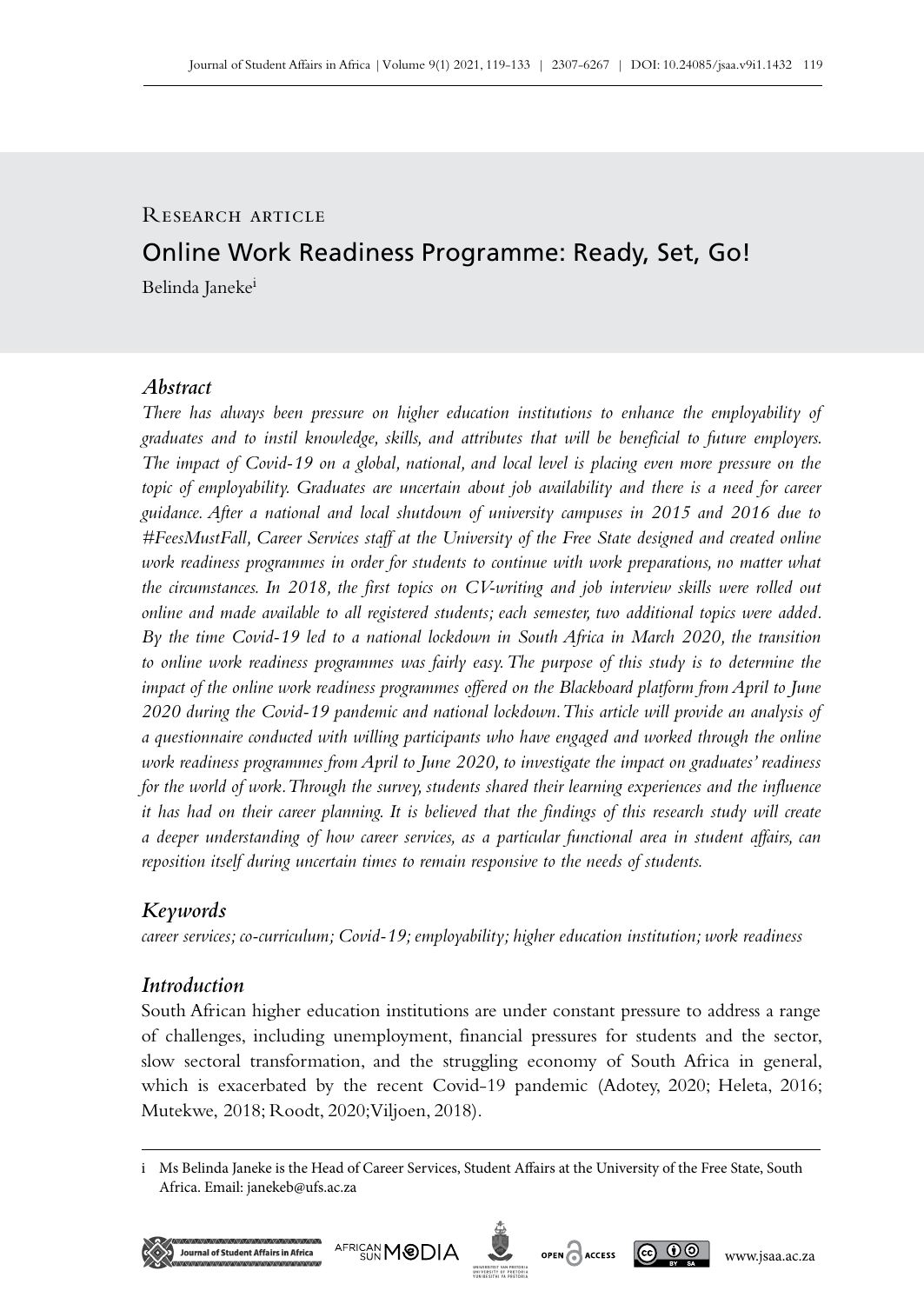South Africa's economy has grown slowly in the past decade due to, amongst others, declining public finances, mass unemployment, and issues with power and electricity. During the Covid–19 pandemic, matters are worsening, with an expected negative growth of the economy that will most likely be contracting by 1-3% before the end of 2020 (Roodt, 2020).

South African higher education institutions have been impacted by noticeable changes since the country became a democratic state in 1994. These include increased diversity in student and staff populations, advances in technology, learning strategies, and increased reflection on colonialism and how its many disguises as cultural, economic, political, and knowledge-based oppression still haunt the system (Heleta, 2016; Viljoen, 2018). Furthermore, student numbers have increased significantly, the need for formal qualifications has intensified – coupled with a decrease in funding, and changes occurred in curriculums and programmes (Chipunza & Malo, 2017; Viljoen, 2018). In addition, the unemployment problem in South Africa is structural, in the sense that the majority of the labour supply (poorly educated workers) cannot find employment as there is little demand for low-skilled workers. However, the focus and mission of most higher education institutions are to address unemployment by providing high-skilled graduates for the workforce (Oluwajodu, Greyling, Blaauw & Kleynhans, 2015).

Intensifying the pressure on higher education institutions, Mzileni (2020) highlights three additional problems that Covid‑19 is bringing to the South African higher education context, namely: the lack of infrastructure for functional learning experiences; the movement towards online teaching and the struggle for students and staff to make the mind shift from the traditional teaching and learning contact to online learning; and thirdly, the dependence of undergraduates on face-to-face traditional teaching and learning practices to address their basic educational needs.

The South African government provided resources to the Department of Higher Education and Training (DHET) to develop the *National Policy for an Integrated Career Development System for South Africa* (DHET, 2017) in order to address three key priorities of the government, namely unemployment, poverty, and inequality. The vision of the policy is to assist South African citizens in accessing relevant post-school education and training, in order to fulfil the economic and social goals of participation in an inclusive economy and society (Career Development Services, 2017).

Career Services ( $CS - a$  division of Student Affairs) at the University of the Free State (UFS) supports the national policy by empowering and preparing students with the necessary transferable skills for the world of work. In 2017, employed UFS graduates indicated that they were very satisfied (31%) and satisfied (42%) with how the UFS had prepared them for employment (UFS Graduate Exit Survey, 2020). In a recent study conducted by Universum (2020) with more than 20 000 experienced hires globally, only 27% of participants indicated that they felt their qualification offered them excellent preparation for their current position. Winani Ndlovu, Research Manager at Universum, denotes that these statistics exemplify the gap between academic learning and the world of work: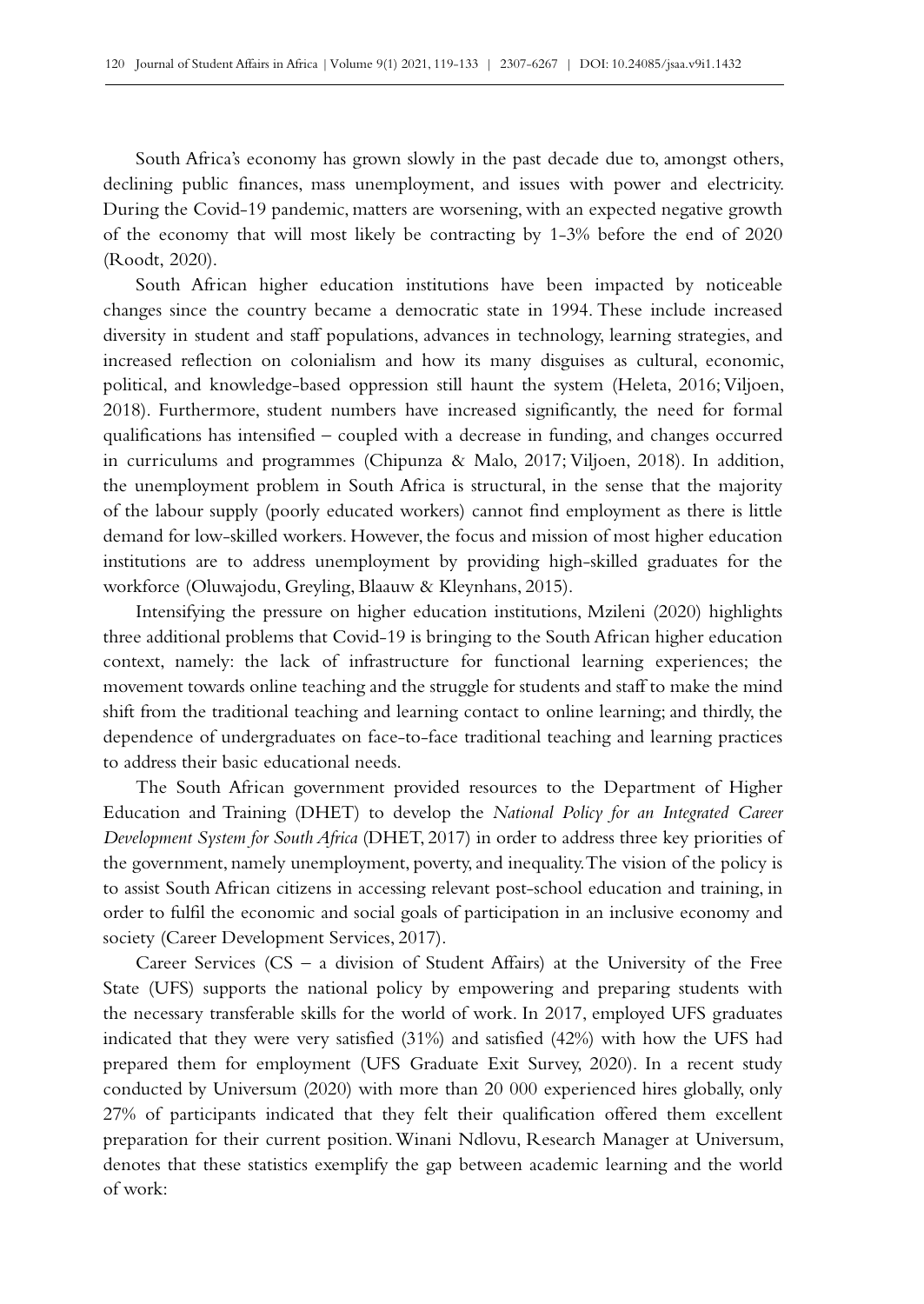With organisations now focusing on diversity and inclusion beyond the expected gender, age and ethnic background conversation, we are seeing their recruitment interests widen to cover talent with different knowledge and skillset backgrounds. Ultimately this might start shifting employer interests to those universities that offer blended learning that includes work-related work in an effort to push their students' preparedness for the world of work. (Ndlovu, 2020)

These statistics exhibit a low satisfaction rate in terms of preparation to enter the world of work, corresponding with employers' experiences.

Employers believe that new employees – recent graduates in particular – lack basic skills, intellectual capacity, workplace skills, applied knowledge, and the ability to work effectively in the workplace (Oluwajodu et al., 2015). Globally, employers are struggling to find capable, adaptable, and skilled employees to keep up with this age of technology and the demands of the Fourth Industrial Revolution (Laubscher, 2018). A skilled workforce is needed to increase business productivity and competitiveness, which in turn will benefit the economy and reduce poverty (Laubscher, 2018). Another factor contributing to unemployment is job search activities, where job searchers are not investing time and effort to find the correct fit (Oluwajodu et al., 2015). Therefore, CS at the UFS embarked on this mission to not only develop workshops and training to address basic skills, workplace skills, and applied knowledge, but to also upscale the offering to serve approximately 40 000 registered students by designing and implementing an online work readiness programme that students can engage with at any time.

### *Employability and Work Readiness*

Entrenching employability, as suggested by the Higher Education Academy (HEA), concerns the provision of "opportunities to develop knowledge, skills, experiences, behaviours, attributes, achievements and attitudes to enable graduates to make successful transitions and contributions, benefiting them, the economy and their communities" (HEA, 2016, p. 1). The DHET (2017) emphasises their key priorities as addressing inequality, poverty, and unemployment. Therefore, South African universities are considered key players in addressing these three priorities in terms of quality of teaching and learning, attitude and values, actively encouraging and promoting co‑curriculum participation, and the use of career services to enrich the employability of students (Walker & Fongwa, 2017).

Work readiness refers to the level on which graduates are perceived to have the necessary attitudes, attributes, worker traits, and coping mechanisms to be successful in the workplace (Brady, 2010; Caballero & Walker, 2010; Doe, 2015). The more work-ready a graduate is, having one or more workplace skills, the more employable and successful the individual will be in the workplace (Doe, 2015). Therefore, employability does not only mean being able to get a job, but to be able to implement work readiness skills in any given job.

CS at the UFS created, and continuously updates and improves, the work-readiness programmes delivered and offered to students, staying up to date with trends and demands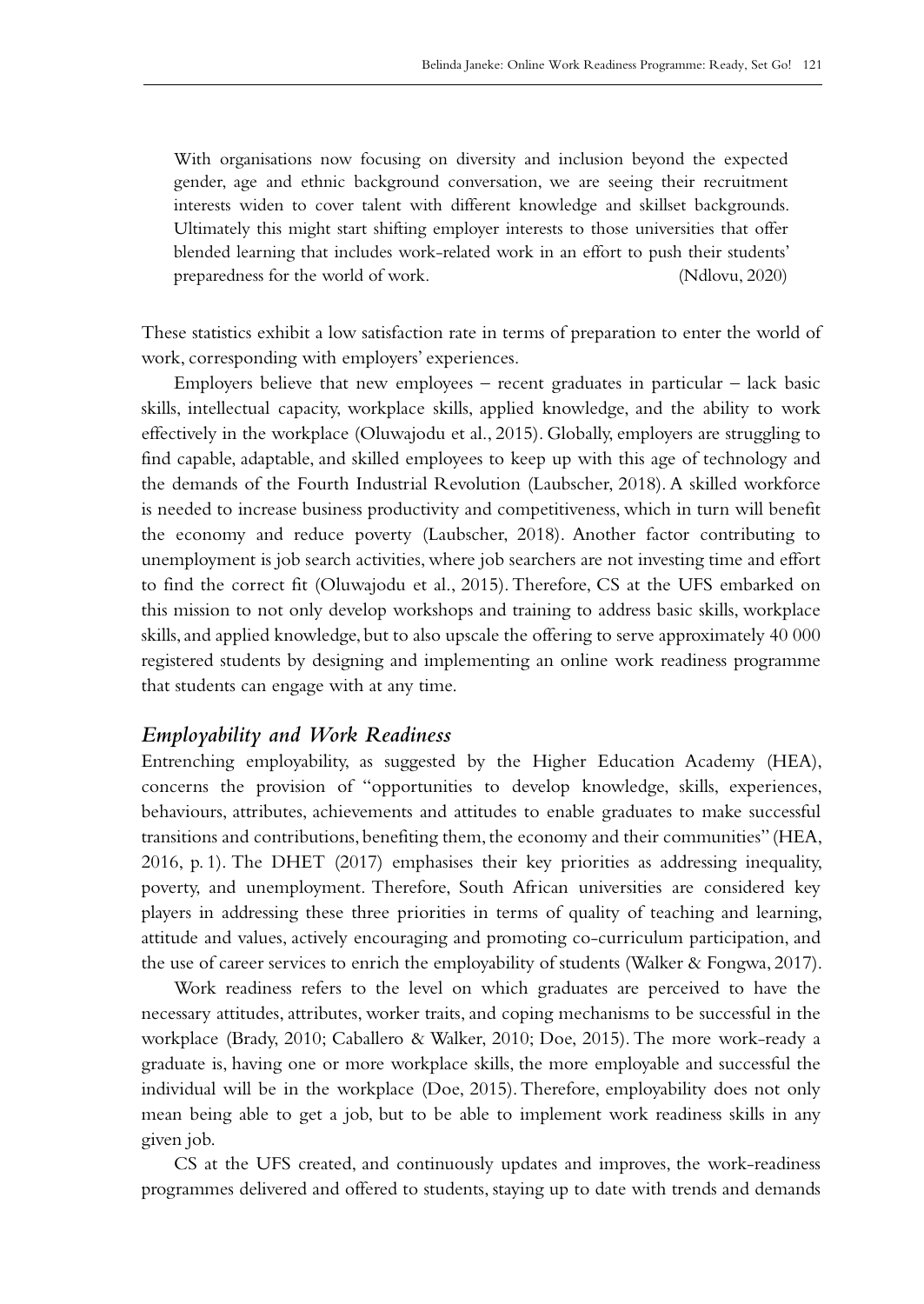from the world of work. The programme is practice-based and in the format of online work-readiness tutorials, content, and resources. The content is structured to suit the learning preferences of any student – from reading material to engaging activities, to easily accessible information in the form of infographics or checklists, and video recordings of the workshop content (UFS Career Services, 2020).

Challenges and opportunities presented themselves in October 2015 when the first campuses were shut down due to the #FeesMustFall movement. It was during the 2015 and 2016 campus shutdown periods that CS at the UFS re‑evaluated their offering to students, the delivery methods of crucial work-readiness programmes and information, as well as the access of students to internet-based platforms. In July 2018, CS rolled out a pilot study with the two most sought-after topics for work preparedness, namely CV‑Writing and Job Interview Skills. The reasons and motivation for having online work-readiness programmes were three-fold: to embrace the multi-campus model of reaching all registered students of the UFS on all three campuses (approximately 40000 students); secondly, to deliver work-readiness programmes on a scale with a staff component of one full-time staff member; and lastly, in case of another campus shutdown, that work readiness programmes could be delivered hassle-free.

The national lockdown in South Africa due to Covid-19 once again created new challenges for both academic and support staff to continue academic and service delivery by means of online platforms. Fortunately, the CS at the UFS was ready to continue to work effortlessly, positioned with six topics to prepare students for the world of work. Indeed, from 27 March 2020, all face-to-face workshops were replaced with online programmes on different online platforms generated by the UFS.

Each topic was delivered online, with various options for students – from a step-bystep tutorial process, claiming badges and completing activities, to accessing cheat sheets or infographics, watching a short video recording on the topic, or viewing various resources and examples of profiles and CVs. Students' participation in the online workshops during Covid‑19 provided an opportunity to evaluate the effectiveness of using different platforms.

#### *Conceptual Framework*

The Canadian Research Working Group on Evidence-Based Practice in Career Development (CRWG) has developed a framework for evaluating the delivery of careerrelated services and the effectiveness of career development interventions (Baudouin et al., 2007). Most formal research focuses on career development or counselling, and not specifically on the evaluation of career services or programmes and the impact these have on clients or students (Benzinger et al., 2011). This framework was developed after various evaluation models in literature were researched, considering the strengths and weaknesses of each model, and ultimately deciding to develop a framework that could be easily incorporated into practice, easily understood, and still included all relevant information to evaluate career interventions comprehensively (Baudouin et al., 2017). The framework consists of three elements, namely inputs, processes, and outcomes.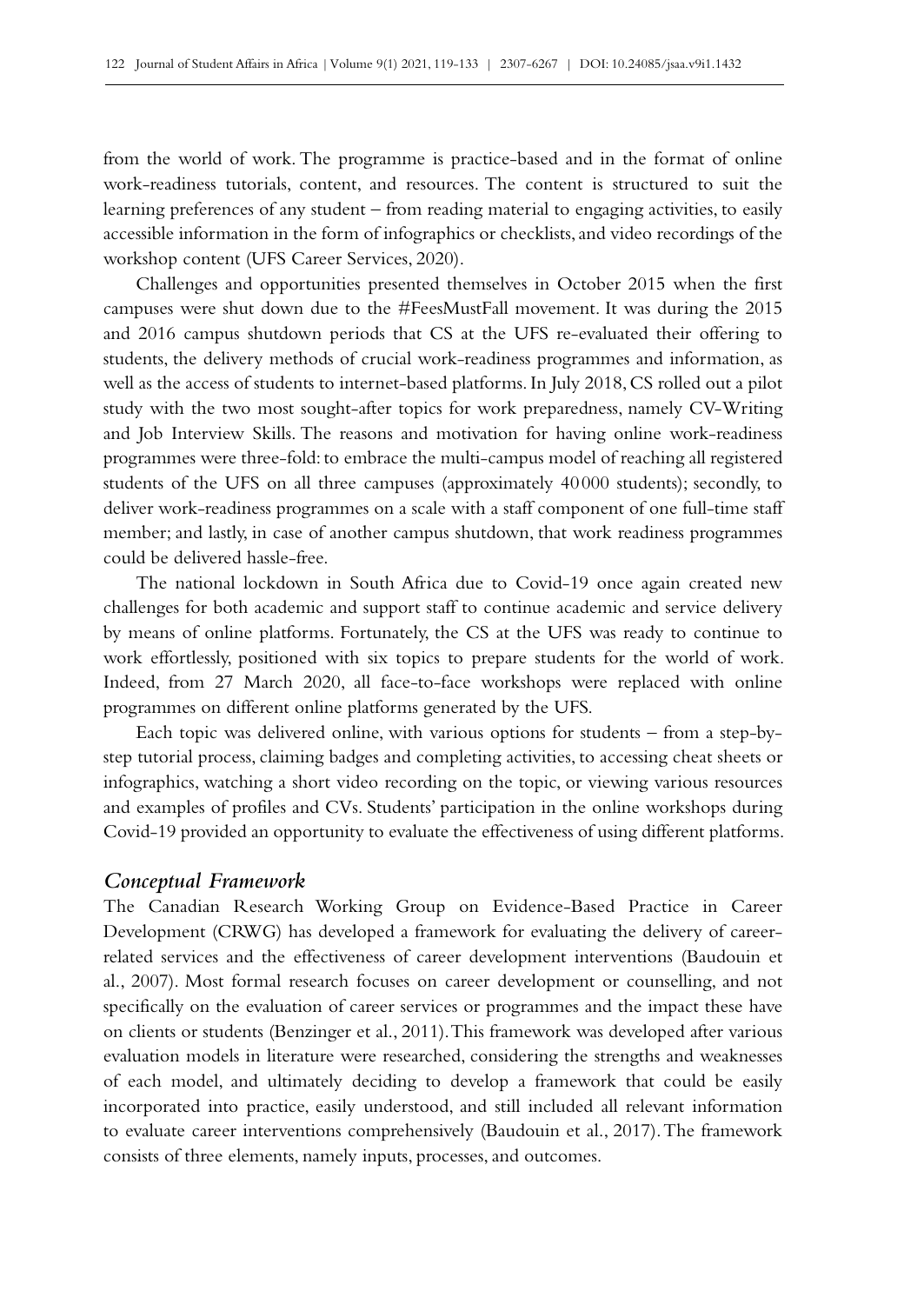The first element, **inputs**, refers to the resources available to assist clients to change and to reach the outcomes. Processes signify all mechanisms involved in achieving the outcomes. Outcomes relate to the changes experienced by clients and the results of the inputs delivered through the processes. The CRWG refers to the three elements as a linear process, but states that the relationship between the elements is not strictly linear due to the outputs being influenced by the available inputs, and the nature of the inputs that can impact the process used.

Inputs include the resources available to the institution to deliver quality services, namely staff, funding, service guidelines, facilities, infrastructure, and community resources. Table 1 below indicates the inputs of CS at the UFS, namely: staff, funding, service guidelines, and facilities.

| <b>Staff</b>                 | 1 full-time staff member, 1 contract appointment, and 5-10 volunteers per<br>semester.                                                                                                                                                                                                                                                                                                                                          |
|------------------------------|---------------------------------------------------------------------------------------------------------------------------------------------------------------------------------------------------------------------------------------------------------------------------------------------------------------------------------------------------------------------------------------------------------------------------------|
| Funding                      | A budget of R100000 for student relations activities per annum.                                                                                                                                                                                                                                                                                                                                                                 |
| <b>Service</b><br>guidelines | CS's mandate is to offer a range of services and resources designed to assist<br>students to develop the employability skills they need in today's world<br>of work. The Student Relations portfolio provides career development<br>and guidance to students and delivers work readiness programmes. The<br>Company Relations portfolio offers services to employers to advertise,<br>interview, and recruit talented students. |
| <b>Facilities</b>            | Blackboard is used as the Learning Management System. Six topics were<br>planned and designed for online learning. Thirteen activities must be<br>completed in order to receive a badge (as part of gamification), of which<br>eight activities are automatically marked, and five activities must be<br>marked manually.                                                                                                       |

|  |  |  | Table 1: CS inputs |
|--|--|--|--------------------|
|--|--|--|--------------------|

CS inputs do not include any additional infrastructure such as consultants or support staff, and do not have community resources such as a specific section in the library dedicated to career development, or computer rooms dedicated to career services.

The second element, **processes**, refers to the interventions and quality service factors. First of all, interventions consist of specific interventions (singularly focused on clients' goals and outcomes with the purpose of fostering change) and generic interventions (interactions of service providers or third parties). The other factor, namely quality service, refers to the tools for measurement. Although it may provide the outcomes for this process, it is still considered as part of the process indicating the effectiveness of the process. Table 2 below indicates the CS processes at the UFS, namely: specific interventions and quality of service.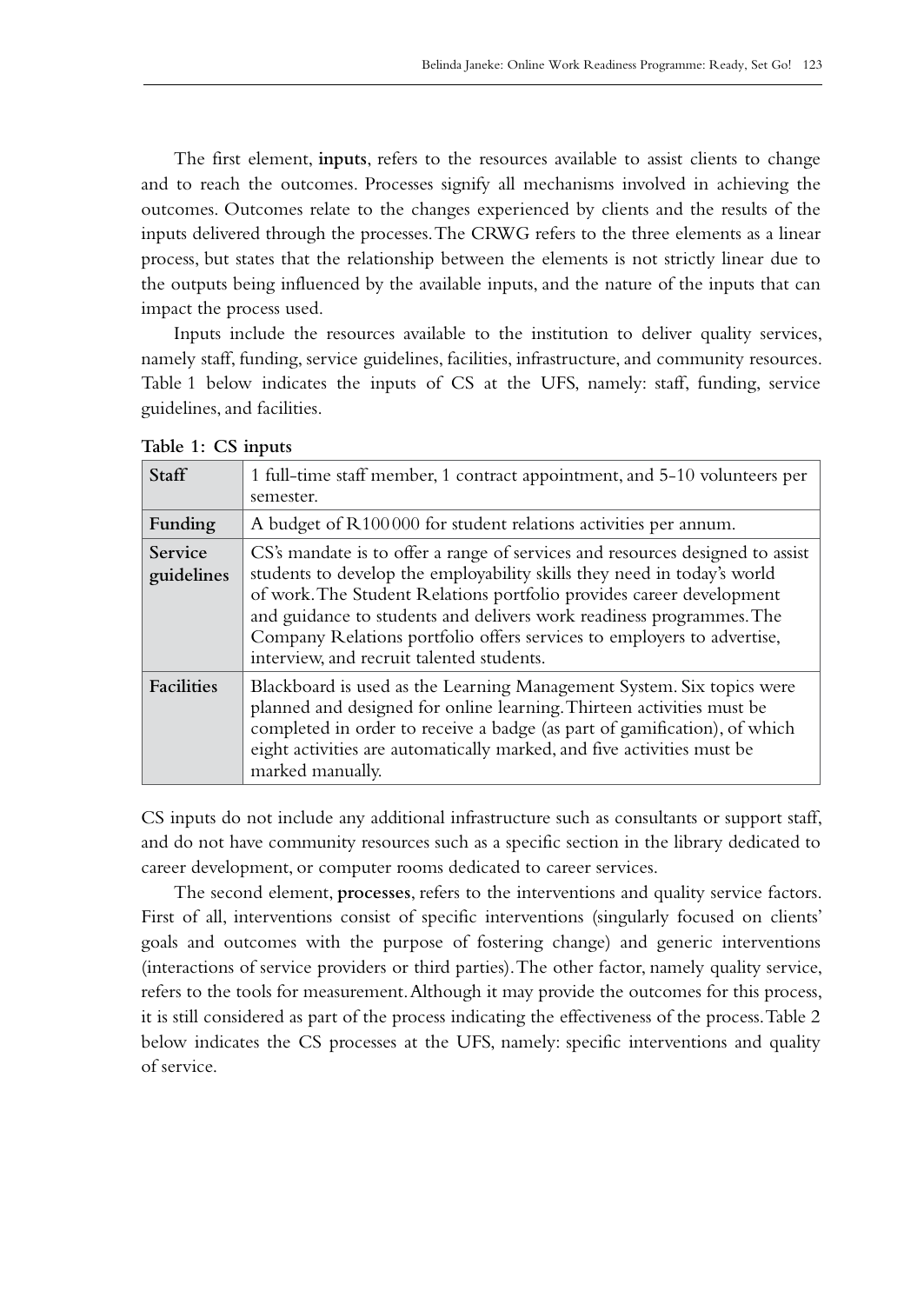| Specific<br>interventions | A work readiness programme addressing all six categories within<br>this framework, namely: career decision-making, work-specific<br>skills enhancement, work search, job maintenance, career-related<br>personal development, and other resources (referrals). The CS work<br>readiness programme consists of six topics, with activities to test<br>the knowledge gained, and practical submissions to be marked<br>manually by staff. The six topics are CV-writing, interview skills,<br>LinkedIn, digital world: personal branding for success, networking<br>and job-hunting skills, and future of work. |
|---------------------------|---------------------------------------------------------------------------------------------------------------------------------------------------------------------------------------------------------------------------------------------------------------------------------------------------------------------------------------------------------------------------------------------------------------------------------------------------------------------------------------------------------------------------------------------------------------------------------------------------------------|
| Quality of<br>service     | CS will determine the usefulness and impact of the online<br>work readiness programmes through evaluation by means of a<br>questionnaire sent to students.                                                                                                                                                                                                                                                                                                                                                                                                                                                    |

|  |  | Table 2: CS processes |
|--|--|-----------------------|
|--|--|-----------------------|

CS processes do not include generic interventions provided by third parties or service providers.

The third element, **outcomes**, is concerned with the result of an intervention, including change in the client's competence, attributes, and broader changes for the client or community. The outcomes and results are organised into three categories, namely client learning outcomes, client personal attribute outcomes, and client impact outcomes. Table 3 below indicates the CS outcomes at the UFS, namely: student learning outcomes, student personal attribute outcomes, and student impact outcomes.

| Table 3: CS outcomes                             |  |  |
|--------------------------------------------------|--|--|
| $\mathsf{Student}$ learning $\mathsf{The}$ learn |  |  |

| Student learning<br>outcomes              | The learning outcomes include the knowledge and skills that can<br>be directly linked to the programme or intervention used, including<br>personal management, learning and work exploration, or building a<br>life or career. |
|-------------------------------------------|--------------------------------------------------------------------------------------------------------------------------------------------------------------------------------------------------------------------------------|
| Student personal<br>attribute<br>outcomes | Personal attribute outcomes include changes in attitude,<br>intrapersonal skills (self-esteem, motivation, and confidence), and<br>independence.                                                                               |
| Student impact<br>outcomes                | Impact outcomes refer to the learning outcomes of interventions<br>and can contribute to changes in a client's life, such as employment<br>status, pursuing training, social and relational impact, and economic<br>impact.    |

It is important to note that all student relations projects and programmes in CS are planned and created in alignment with the UFS graduate attributes, which include critical thinking, problem solving, entrepreneurship, oral and written communication, ethical reasoning, and civic engagement (Strydom & Oosthuizen, 2019). In addition, all six student outcome domains – according to the Council for the Advancement of Standards in Higher Education (CAS) – were addressed in the work readiness programme: knowledge acquisition, construction, integration and application; cognitive complexity; intrapersonal development; interpersonal competence; humanitarianism and civic engagement; and practical competence (CAS, 2015).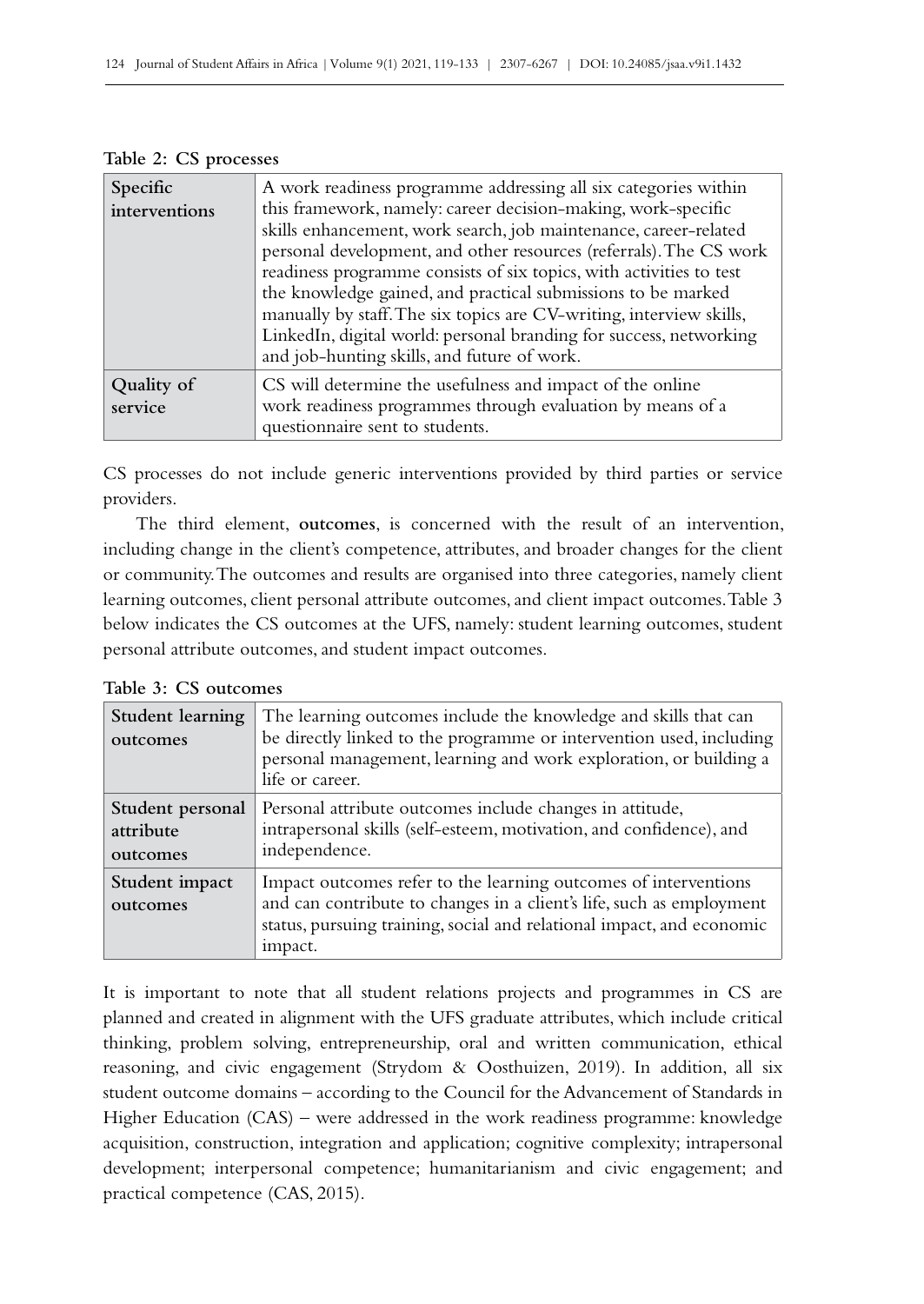## *Methodology*

In order to evaluate the effectiveness of career development interventions in online form, a convergent mixed-method design was used for the study. This implied gathering both quantitative and qualitative data simultaneously, analysing the data sets separately, and then comparing the findings (Creswell & Creswell, 2018). This approach was used to draw on the strengths of both quantitative and qualitative research, and to facilitate an in‑depth understanding of the qualitative data to explain the quantitative database of the collected questionnaires (Creswell, 2014).

The questionnaire was guided by the CRWG framework and consisted of 74 questions, including closed-ended, Likert type, and open-ended questions. It should be noted that participants weren't expected to answer all 74 questions; the questionnaire started with 10 questions about the online format, followed by questions regarding the six topics. For each topic selected in question 1, the participant would've been asked eleven additional questions per topic. Each workshop had its own unique questions for evaluating the intended outcomes, followed by generic open- and closed-ended questions for all respondents, particularly focusing on their experiences with the online platform, the value of the workshops for their development, and recommendations they might have. The purpose of the evaluation questions was to determine students' experiences about the online process (user-friendliness), the teaching and learning component of each topic (whether they implemented the knowledge gained), as well as the content and resources (what they found useful and informative).

The questionnaire was done electronically by sending an email with the link to the selected participants. About 2 869 students completed the online workshops between April and June 2020. Most of the students were between the ages of 18 and 23 ( $n=2221$ ), 60,3% were female, 86,3% were African, and the majority were undergraduates (n=2533) from seven faculties, of which the Faculty of the Humanities  $(n=830)$  was the best represented, followed by the Faculty of Natural and Agricultural Sciences (n=588), and the Faculty of Economic and Management Sciences (n=567). These students were purposefully sampled to provide feedback on their experiences with the workshops. Of the 2 869 workshop participants, 116 completed the survey (response rate of 4%). Although this response rate is not representative of the larger population, it would suffice to provide the CS with feedback on how the 116 students experienced the workshops in an online format, which would in turn contribute to future planning.

Data was analysed separately (quantitative and qualitative) and then merged to allow for a side-by-side comparison to determine similarities and elaboration on experiences, as well as how data related to one another (Creswell, 2014). Completed questionnaires delivered empirical data and were analysed using SPSS software that delivered descriptive statistics. The qualitative data were analysed through inductive and deductive content analysis by first identifying the extent to which the intended outcomes were mentioned by students in their provided text, followed by a more open reading of additional outcomes (Krippendorff, 2018). Through qualitative data, the following themes were identified that are aligned with the three outcomes of the conceptual framework used: student learning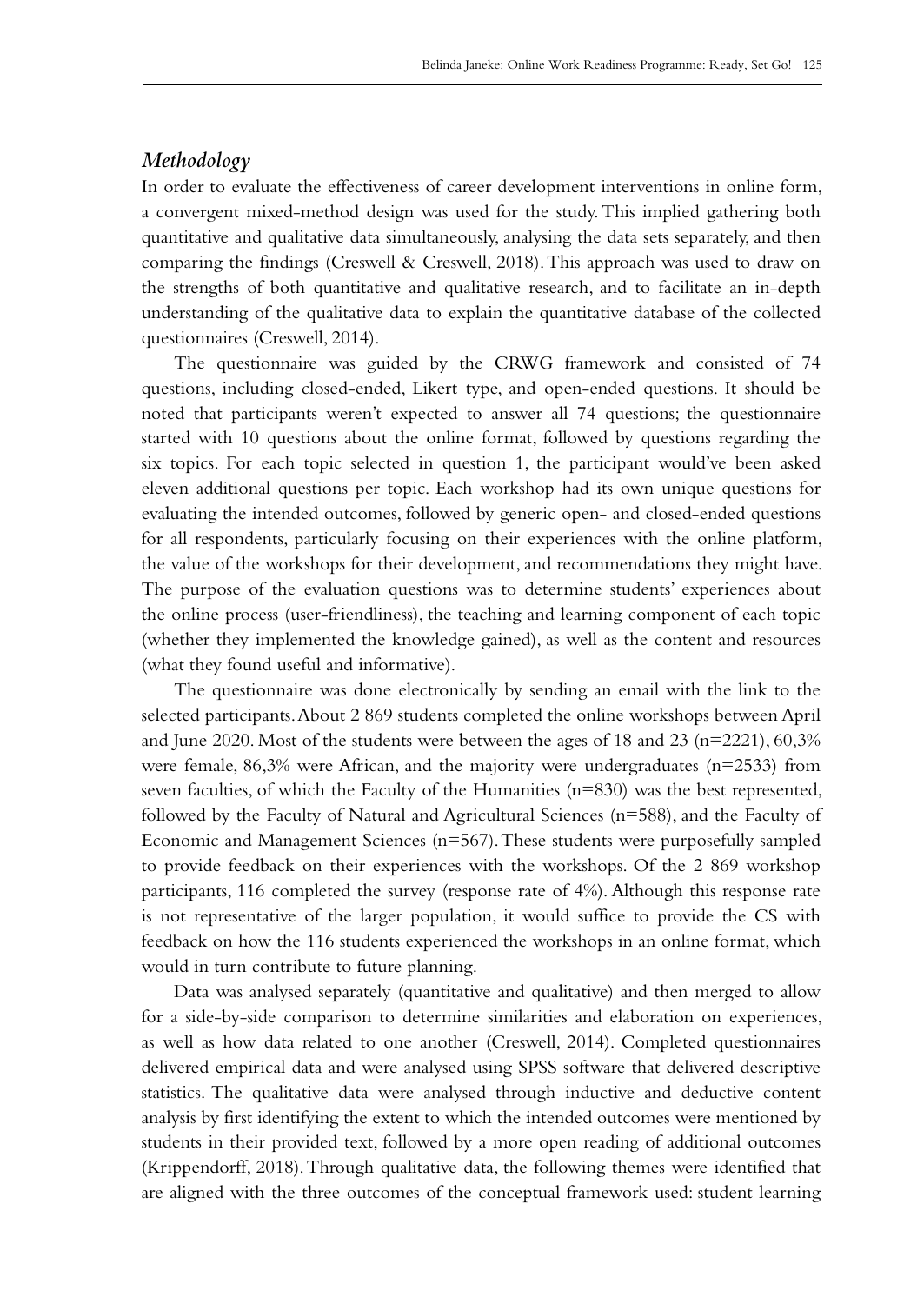outcomes, students' personal attributes, and impact outcomes. Additionally, the online platform was evaluated, leading to the fourth theme. Each topic of the work readiness programme had specific student learning outcomes that were measured in this research. Qualitative feedback provided insight into students' personal attributes developed through engagement with the content, as well as feedback regarding impact outcomes indicating whether participants were encouraged to move into action by implementing what they have learned. Both quantitative and qualitative data provided insight into how the online format was experienced, used, and could be improved.

## *Findings and Discussion*

The conceptual framework discussed above consists of three elements: inputs, processes, and outcomes. There is little to no control over the inputs (staff, funding, service guidelines, and facilities); the processes consist of the specific intervention implemented (online work readiness workshops consisting of six topics), and determining the quality of service by evaluating the questionnaire sent to active participants. During the data analysis process, the conceptual framework was used to identify whether participants have developed or reached the outcomes intended with the work readiness workshops, namely: student learning outcomes, student personal attribute outcomes, and student impact outcomes. The first part of the questionnaire asked participants to identify the topics they had completed, followed by general feedback regarding the course. Participants then had to answer evaluation questions per topic they have chosen. Table 4 below shows that CV‑writing was the topic most students participated in (67%), followed by interview skills (37%), networking and job hunting (35%), LinkedIn (32%), digital world: personal branding for success (31%), and future of work (29%).

|                                                                                |                    | Number of    |
|--------------------------------------------------------------------------------|--------------------|--------------|
| Topic                                                                          | Percentage $\star$ | participants |
| CV-writing                                                                     | 67%                | 61           |
| Interview skills                                                               | 37%                | 34           |
| Networking and job-hunting skills                                              | 35%                | 32           |
| LinkedIn                                                                       | 32%                | 29           |
| Digital world: personal branding for success                                   | 31%                | 28           |
| Future of work                                                                 | 29%                | 26           |
| $\star$ Note: The majority of students participated in more than one workshop. |                    |              |

| Table 4: Workshops/topics completed |  |  |
|-------------------------------------|--|--|
|-------------------------------------|--|--|

Participants indicated that the intended **student learning outcomes** were reached in every topic they engaged with online. The workshops created an understanding of each topic and the variety of resources contributed to participants' implementation of knowledge through the use of practical examples. In general, participants found the content easy to understand and experienced the content as adequate to assist them in preparing for a job interview,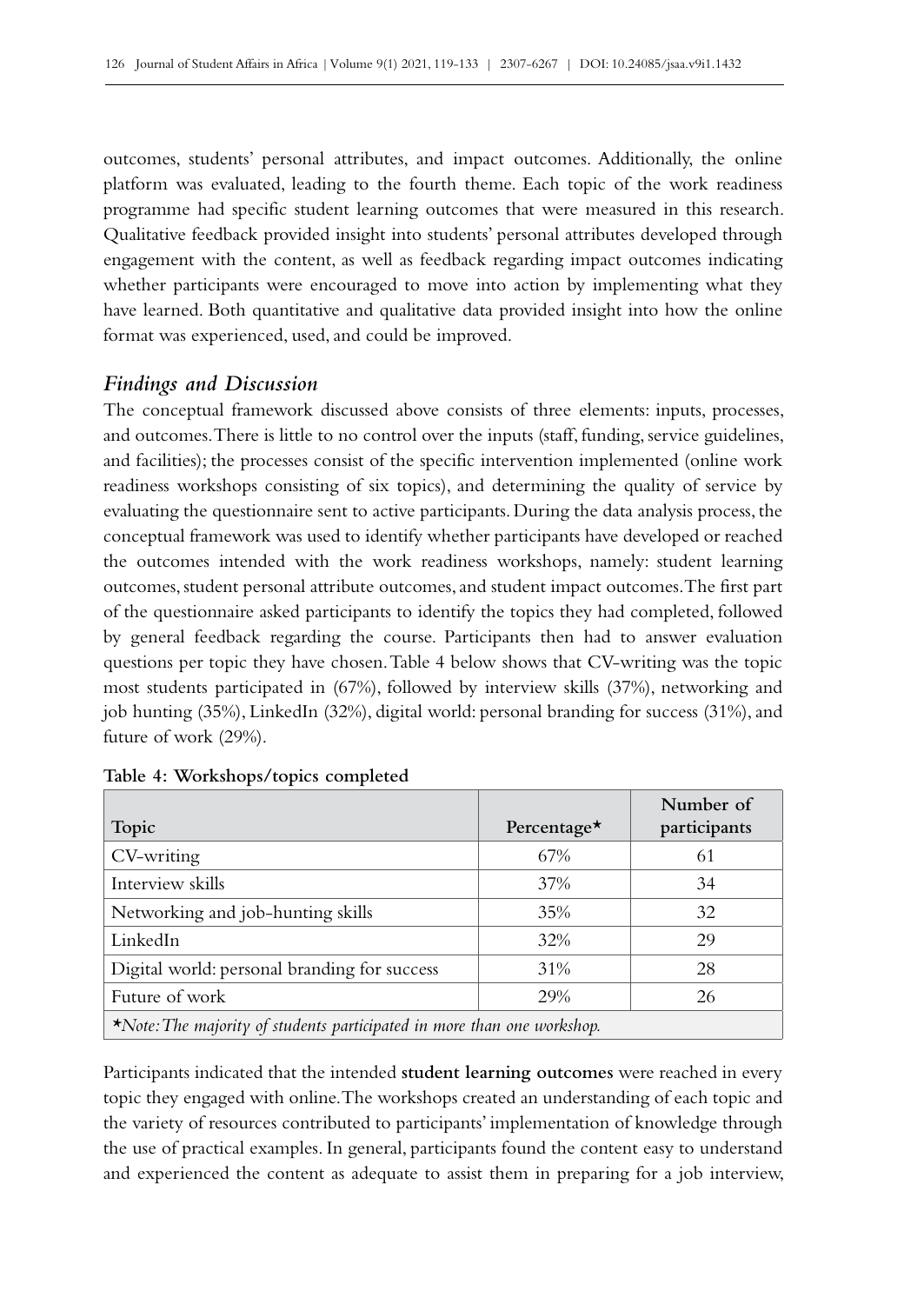writing a CV, and developing a personal brand, amongst others. They further agreed that they were confident to go for a job interview and answer questions to the best of their ability. Some examples of respondents' comments include:

*It improved my knowledge of CV writing, cover letter design, my LinkedIn account, as well as the online presence. These are the factors potential employers are looking for. I was not able to achieve such a high standard without the help of this course.* 

(Participant 16; overall feedback regarding programme)

*I now know the steps to have a good professional CV and cover letter, how to dress for work by keeping a personal brand, and how to prepare for a job interview.* 

*(Participant 44; overall feedback regarding programme)*

Participants found the activities in each topic very useful in terms of thinking critically about the implication of the specific topic on their career. For example, 78% of participants in the CV‑writing workshop found the CV‑writing submission activity useful, and 77% of participants found the cover letter activity beneficial. Furthermore, in the interview skills workshop, 91% of the participants agreed that the self-reflection activity assisted them to critically contemplate potential questions in a job interview as well as appropriate and professional answers, while an average of 84% of the participants experienced the networking and job-hunting activities as beneficial to making informed decisions, to critically think about the network they are building, and what kind of questions to ask during networking engagements.

Evidence shows that **students' personal attributes** were developed throughout the programme, linking to most of the UFS graduate attributes, as well as the six student outcome domains according to CAS standards (mentioned in the conceptual framework section). Evaluation data were categorised according to the six student outcome domains of the CAS standards, namely: knowledge acquisition, construction, integration and application; cognitive complexity; intrapersonal development; interpersonal competence; humanitarianism and civic engagement; and practical competence (Council for the Advancement of Standards in Higher Education [CASHE], 2015). It is important to note that evidence did not clearly reflect whether participants gained an understanding and appreciation of the humanitarianism and civic engagement, although these aspects were included in the step-by-step tutorials and activities.

Participants referred in various ways to their **knowledge acquisition**, **construction**, **integration**, and **application** that were supported and made possible by the format and layout of each workshop topic, and that led to self-reflection (CASHE, 2015). Example 1:

*The cheat sheets are just to check quickly, the step-by-step is more in‑depth, and the video is also more helpful as additional resource.* (Participant 11; CV–writing workshop)

The participant reflects on the use of one tool (cheat sheets) complemented by another (step-by-step tutorials) to provide depth to the understanding of the content and knowledge gained and refers to the video as an additional resource. This demonstrates the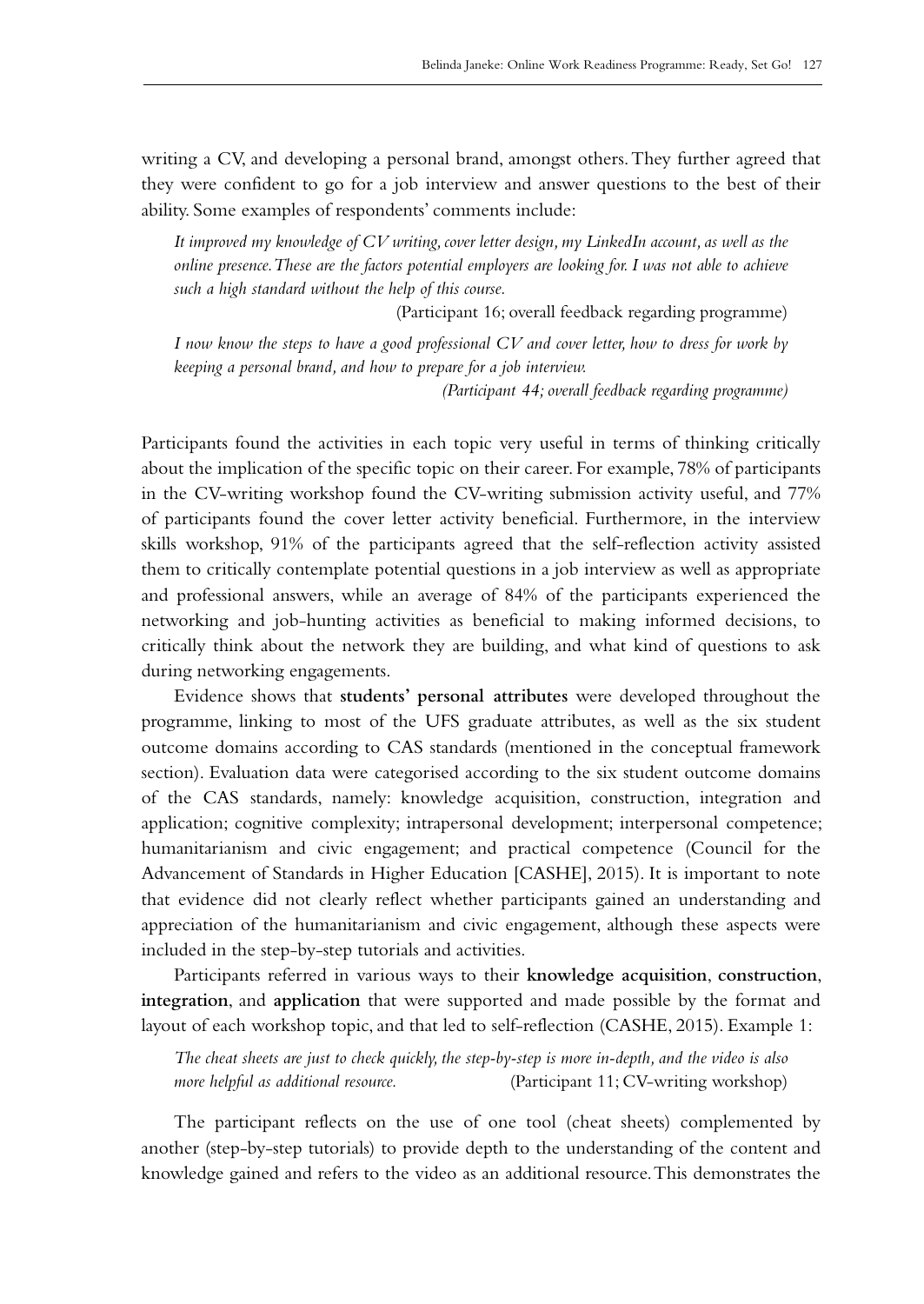acquisition of knowledge through various resources, followed by the construction and integration of the knowledge to make sense of the topic at hand. Example 2:

*It helped me to think of the image I am trying to put out there for my future employers.* (Participant 25; overall feedback regarding programme)

The participant's words "helped me to think" confirm the self-reflection that took place when engaging with the content, by thinking about a personal image and how this could influence a recruiter or potential employer. The knowledge acquisition, construction, integration, and application process address the need of employers to have employees who are capable of applying knowledge and skills (Oluwajodu et al., 2015).

Participants also referred to the workshops and platforms as supportive in navigating the **cognitive complexity** of content and better understanding the specific topic:

*If I don't understand, I can replay the video again and again until I understand.*  (Participant 104; networking and job-hunting workshop)

*The videos gave me an idea of how I can submit relevant documentation to different employers. Furthermore, the tutorials are clear, address the current trends, and have the ability to make students adapt quickly in the complex world.* (Participant 60; CV–writing workshop)

Both comments refer to the video recordings and resources as the tools these two participants used to critically and reflectively think about the content and then form an opinion and creative approach to a particular problem or challenge (CASHE, 2015). This correlates with the global perspective of employers struggling to find adaptable, skilled employees (Laubscher, 2018). The second comment addressed both the student learning outcomes and the impact outcomes that Participant 60 achieved.

Participants referred to the **intrapersonal development and interpersonal competence** they gained in order to communicate or participate in a job interview, how to be professional, and how to adapt to the changing world of work, for example:

*I learnt that professionalism and how to carry yourself, speaks volumes for future employers.* (Participant 35; overall feedback regarding programme)

This remark corroborates Ndlovu's (2020) appeal to universities to offer blended learning that includes work-related work to prepare students for the world of work.

Arguably, the attribute most developed by students through the workshops is the confidence to implement learned objectives (*practical competence*). For example, 92% of participants in the CV‑writing workshop acknowledged their confidence to write a CV and 89% to write a cover letter. In the interview skills workshop, 88% of participants indicated their confidence to go for a job interview, and 94% were confident to answer questions during an interview. Furthermore, in the networking and job-hunting skills workshop, 87% of participants were confident to communicate and network with other people, 90% were confident to make informed decisions between two job offers, and 90% were confident to apply for jobs and to keep track of email communication, requirements per job, and progress with applications. All participants (100%) in the future of work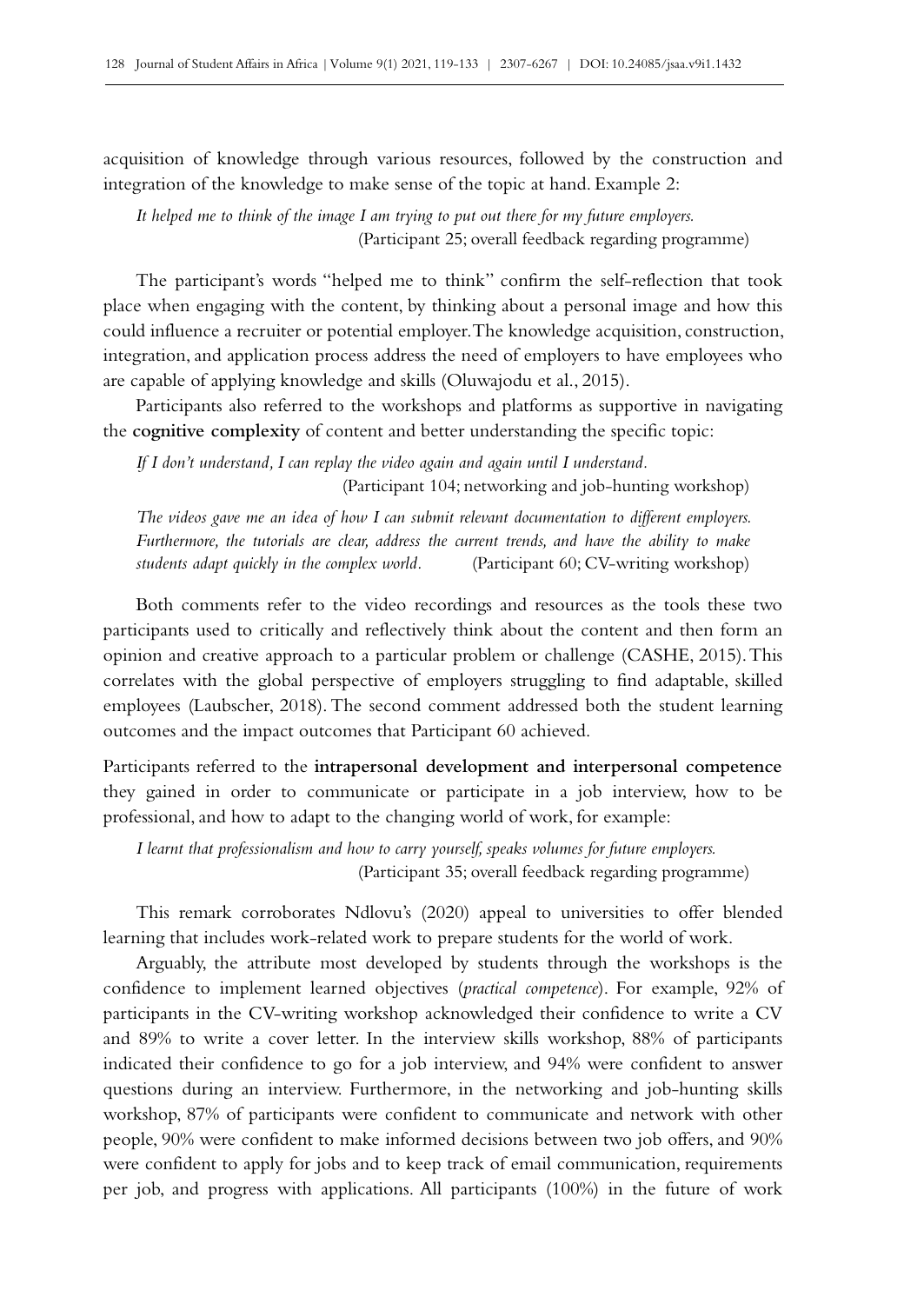workshop indicated that they were confident to enter the world of work, recognising the importance of being flexible, and 96% were confident to expand their core skills, competencies, and mindset skills. In the digital world: personal branding for success workshop, all participants (100%) were confident to use social media and online platforms to market their personal brand, and to build a good reputation in person and online. Lastly, 83% of participants in the LinkedIn workshop were confident about the appearance of their LinkedIn profile, 90% knew how to use the job application tool, and 96% were confident to use LinkedIn as a networking tool. The high percentages in all workshops mentioned above are representative of workshop outcomes reached, and the purpose of the work readiness programme met.

Some participants addressed the practical competence they gained throughout the programme, which is referred to as the **impact outcomes**. Participants reflected on how they updated their personal brands, CVs, LinkedIn profiles, and knowledge regarding workplace changes and technology. Some examples include:

*I improved my CV, I am able to go for a job interview without being nervous. My LinkedIn account is up to date and I am not stressing to start working.* 

(Participant 11; overall feedback regarding programme)

*I find it hard to talk to people. The workshop gave me courage to be the first one to start talking*  to people, asking relevant questions to know more about the industry I want to be in.

(Participant 44; networking and job-hunting workshop)

*The video provided me with nice pictures that are accompanied with proper information*  explaining the slide to me. I preferred this method because 25 minutes later I knew what personal *branding was as well as what not to do on my internet platforms.* 

(Participant 25; digital world: personal branding for success workshop)

These impact outcomes address the concern of unemployment raised by Oluwajodu et al. (2015) in linking unemployment with job seekers who do not invest time and effort to find the correct fit. It seems that participants grasped the content of each workshop topic, followed by critical thinking and reflection on the outcomes, such as the portrayal of their image online, networking abilities, or creating a LinkedIn profile, and then implementing it by making adjustments and decisions, or by creating that CV needed to apply for a job.

Regarding the **online format,** participants experienced the design as effective for selfstudy (89%), they liked the 'look and feel' of the workshops (86%), and most participants attempted to implement the knowledge they had acquired (87%) to prepare for entering the world of work. Participants 'strongly agreed' with the notion that each topic addressed their needs for preparation to enter the world of work (91%); they also liked having options (92%) to learn about a certain topic (options between using a step-by-step tutorial, infographics and checklists, additional resources, or a video recording of the workshop). Because most students experienced the online format of the workshops as easy to navigate (81%), the variety of electronic content helpful to learn about a specific topic (93%), and the selections sufficient to learn about a topic through tutorials, videos, infographics, and/ or activities (91%), it is evident that students received all the necessary information, even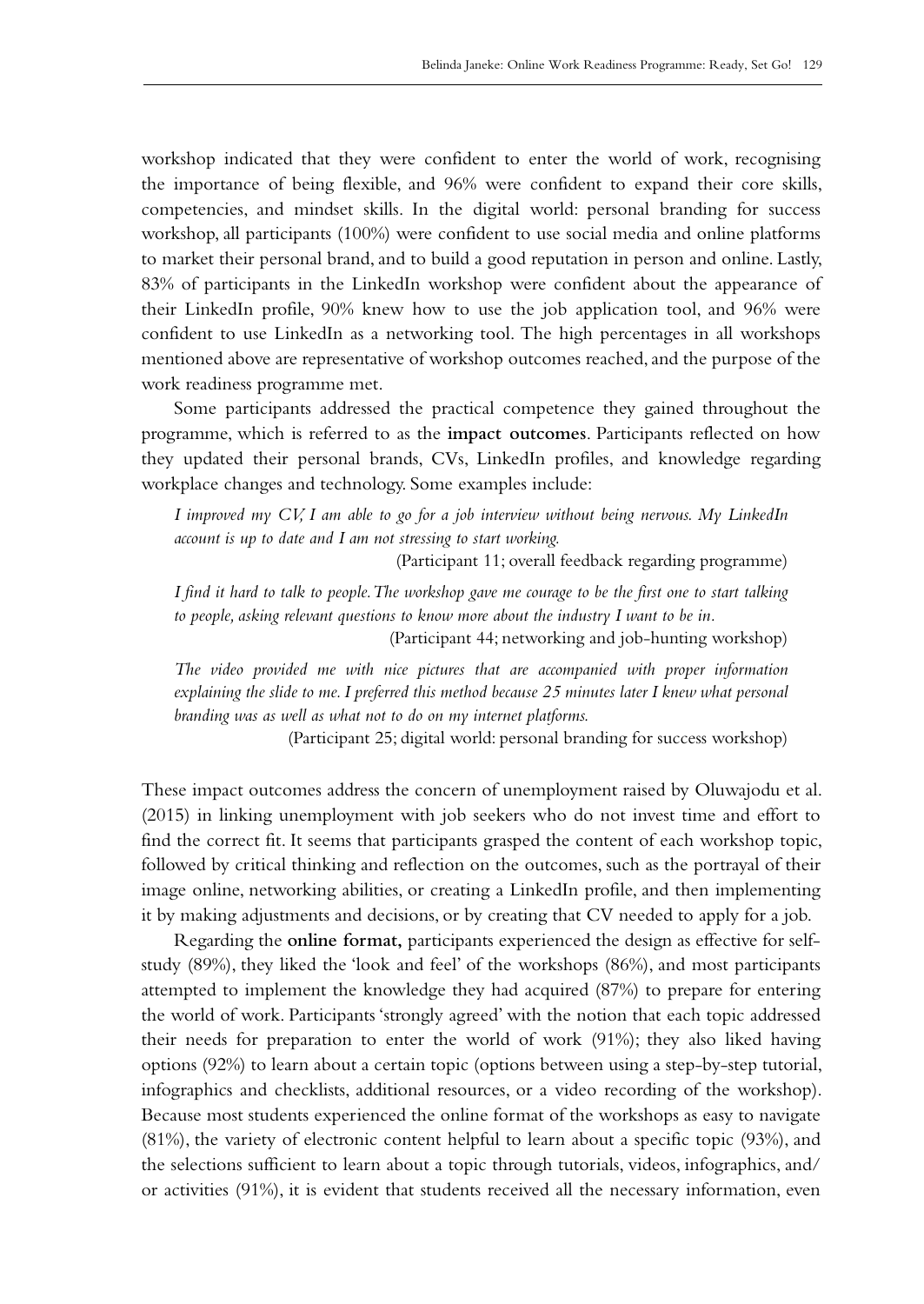though not through face-to-face engagements. However, most students (74%) still prefer face-to-face workshops, which could relate to the fact that the format of this online programme is new, and UFS students having voiced their struggles to adapt to online teaching and learning methods in general due to possible access or network issues. These findings are corroborated by Mzileni (2020), who highlights the three problems brought forward in higher education during Covid-19, namely: the lack of infrastructure for functional learning experiences; the movement to online teaching and the struggle for students and staff to make the mind shift from traditional teaching and learning contact to online learning; and the dependence of undergraduates on face-to-face traditional teaching and learning practices to address their basic education needs. This is also reflected by the mere 7% of the UFS student population who engaged with the CS work readiness programme between April and June 2020.

Each workshop was designed with a variety of digital tools to help students selfnavigate, including (but not limited to) step-by-step tutorials, cheat sheets, video recordings of the workshops, and examples of CVs, profiles, and interview questions. When asked which of these platforms were the most useful, students' responses varied within as well as between workshops. For example, while 71% of CV-writing workshop participants found practical examples most useful, 52% in the interview skills workshop found cheat sheets and the video recordings of the workshop most useful. In the network and job hunting, as well as the digital world workshops, most students (54% and 72% respectively) favoured the step-by-step tutorials.

The qualitative data indicated that the workshops contributed to the management of participants' expectations of the workplace. Suggestions for all topics included the possibility to download videos for future use; to market this programme more; to include a variety of resources, such as more interview questions and possible answers; demonstrations of certain skills, such as a real job interview or a success story of students who used their personal branding to get a job. For the LinkedIn topic, participants suggested the inclusion of videos and information on how to navigate the platform, and how to establish and use connections.

#### *Conclusion*

CS's plan to move online after the 2015 and 2016 protests allowed time to plan, develop, organise, and implement topics. Every year, evaluation data is used to improve the topics over time, and when Covid‑19 and the national lockdown happened, CS repositioned itself to use the opportunity to move completely online – with positive results, as confirmed by the data.

First, it is important to note the difficulties that students experienced with online teaching and learning due to a lack of resources such as computers, internet connectivity, and anxiety about the unknown. However, the 2 869 students who did engage with CS's work readiness programme, appreciated the online format of the work readiness programmes, which included a variety of tools to self-navigate through the learning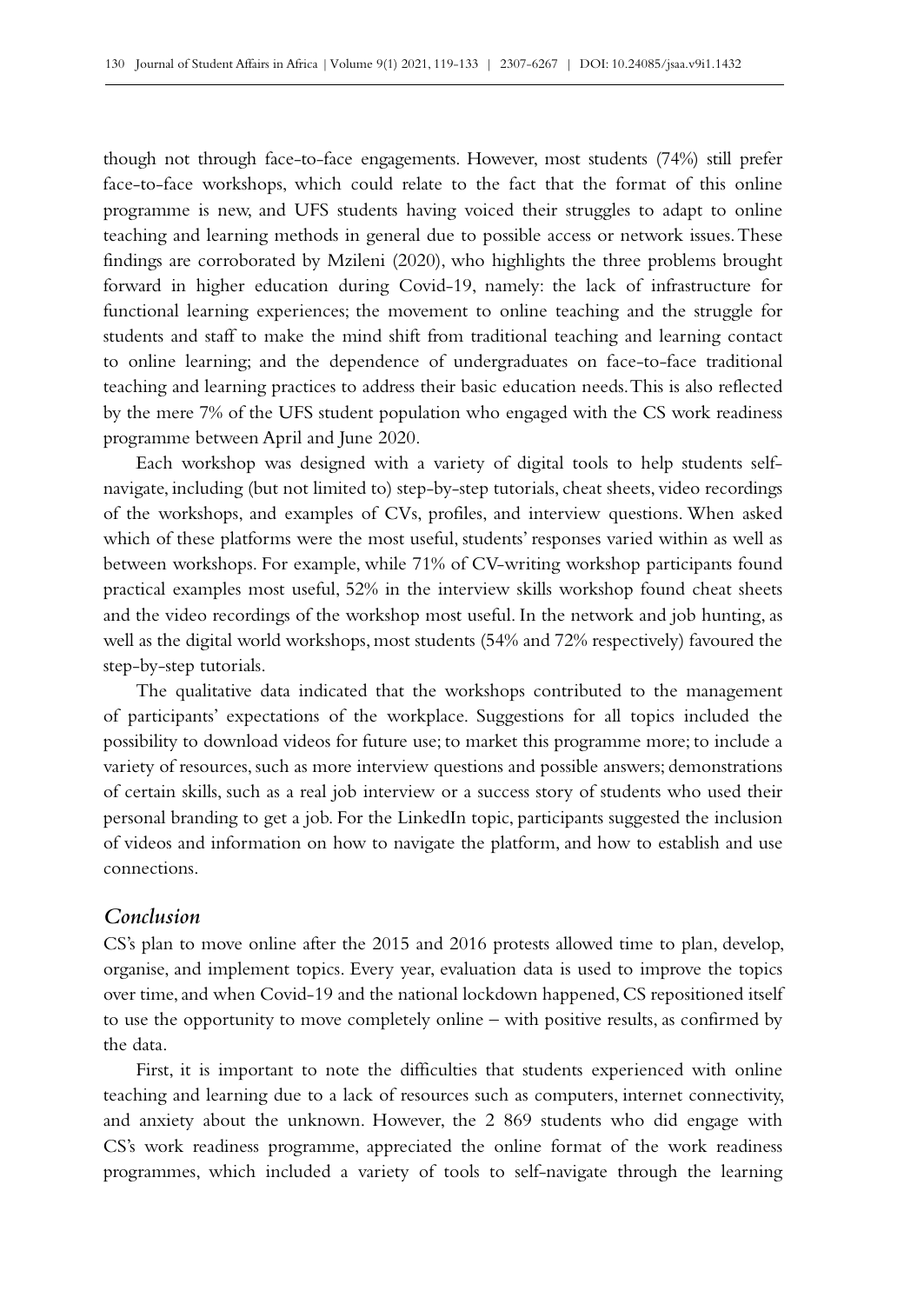outcomes. This, together with the feedback on activities that allowed students to develop more skills and knowledge, ultimately led to the ability to implement what they have learnt.

The three overarching outcomes (student learning outcomes, personal attributes, and impact outcomes) have been achieved, with various suggestions addressing the need for more resources or demonstrations, which will be integrated into the programme going forward. For example, the one CAS standard domain of humanitarianism and civic engagement that has not been mentioned or consciously learned, should be addressed by, amongst others, incorporating information and examples of unfairness and inequality in the workplace, as well as how to address or resolve this.

The results of this study will be used to improve the online offering with more demonstrations and videos, additional content, and perhaps some peer learning activities to make the workshops more engaging. A more interactive approach might compensate for feelings of isolation when working through workshops alone. The gamification part of the work readiness programmes (offering badges for completion of each step-by-step tutorial) should also be highlighted and culminated into a co‑curricular transcript explaining the skills gained. Furthermore, this offering should be explained to all faculties in order to obtain their support to implement this programme in the final-year and postgraduate curriculums. CS further considers having the work-readiness programme as an online offering only (which can be delivered on scale to the approximately 40000 UFS students), and rather using face-to-face time to address individual needs through appointments or classroom engagement, especially because of the lack of human resources (one permanent staff member responsible for student relations projects, workshops, and programmes).

Whereas some participants mentioned broader marketing of the programme, more attention should rather be given to campaigns for students about the link between employers' wants and needs, which are addressed in the online work readiness programme. Furthermore, CS will benefit by sharing some success stories to create awareness and peer approval. Using focus groups with willing participants can also provide in‑depth feedback to improve the programme.

In light of the findings of the study, it is therefore crucial for CS to not only assist graduates to get a job, but also to equip them for the world of work by broadening graduates' knowledge and skillsets to enable them to make successful transitions to the workplace and contribute to the economy and their communities (HEA, 2016; Ndlovu, 2020). Recommendations for further research are the inclusion of focus groups to elaborate on the skills that graduates believe they need. Secondly, CS should host think tanks with students and employers to determine future topics and foci in order to expand the online work readiness programme. And finally, consider implementing all suggestions from participants in this study to improve the current offering, and then to re‑evaluate it towards the end of 2020. It is believed that the findings of this research study will create a deeper understanding of how career services, as a particular functional area in student affairs, can reposition itself during uncertain times to remain responsive to the needs of students.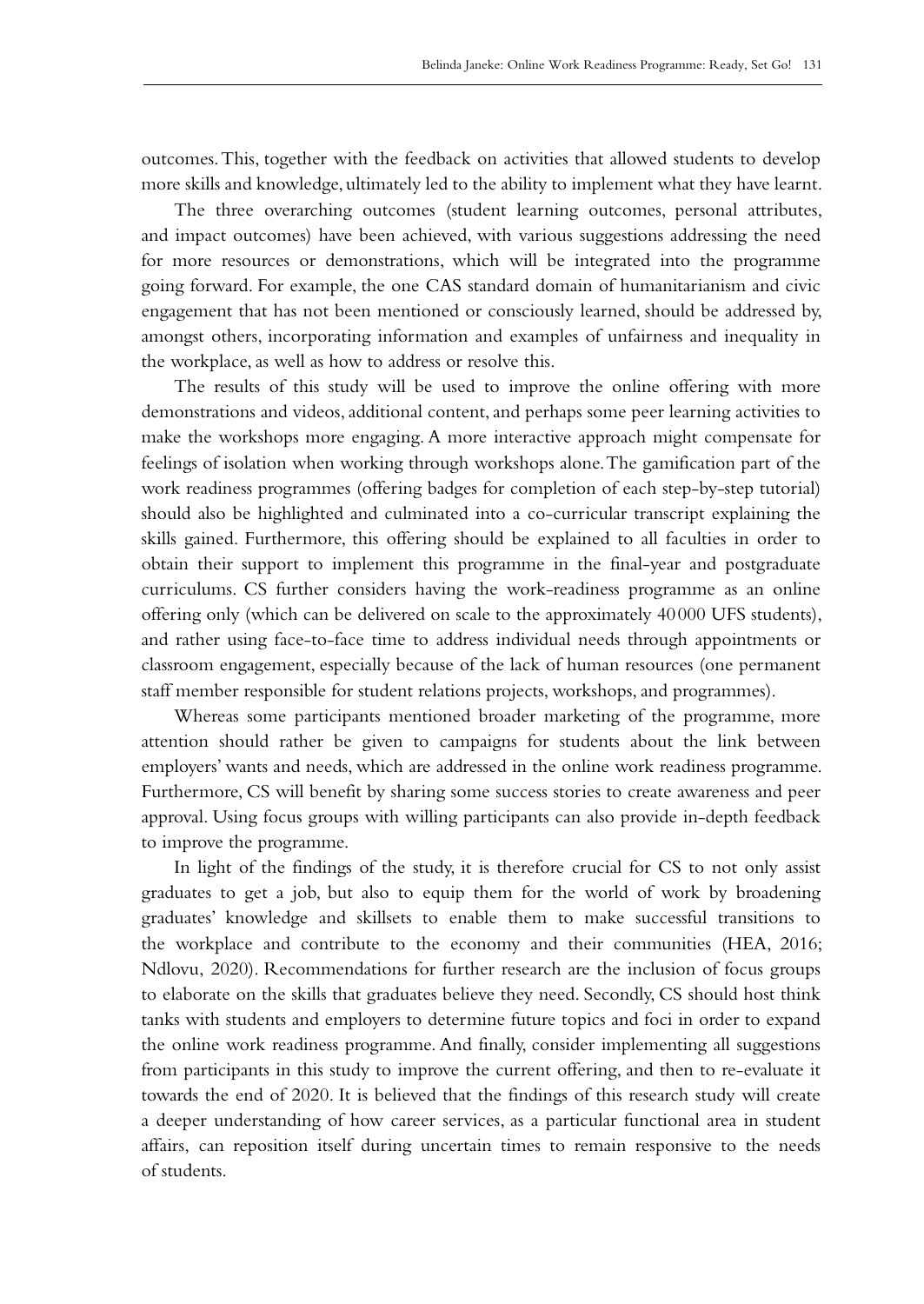## *Research Ethics*

Ethical clearance was applied for and granted by the Ethics Committee of the University of the Free State, prior to the research. Student respondents indicated their willingness to partake in the study by means of informed consent on the questionnaire.

## *Conflict of Interest*

The authors declare that they do not have financial or personal relationships that may have inappropriately influenced them in writing this article.

#### *Funding*

This work has not received any financial support.

#### *References*

- Adotey, S.K. (2020). *What will higher education in Africa look like after COVID-19?* World Economic Forum, published on 8 June 2020. [https://www.weforum.org/agenda/2020/06/higher-education-africa](https://www.weforum.org/agenda/2020/06/higher-education-africa-covid19-coronavirus-digital-online/)[covid19-coronavirus-digital-online/](https://www.weforum.org/agenda/2020/06/higher-education-africa-covid19-coronavirus-digital-online/) [Accessed 22 July 2020]
- Baudouin, R., Bezanson, L., Borgen, B., Goyer, L., Hiebert, B., Lalande, V., Magnusson, K., Michaud, G., Renald, C. & Turcotte, M. (2007). Demonstrating value: A draft framework for evaluating the effectiveness of career development interventions. *Canadian Journal of Counselling and Psychotherapy, 41*(3).
- Benzinger, K., Kerford, K., Lumsden, L., Mahoney, K., Rodney, Y. & Keates, C. (2011). *Career centre evaluation: A practitioner's guide*. Toronto, Canada: Canadian Education and Research Institute for Counselling (CERIC).
- Brady, R.P. (2010). *Work readiness inventory: Administrator's guide*. [http://jist.emcp.com/media/product](http://jist.emcp.com/media/productattachments/files/w/o/work-readiness-inventoryadministrators-guide) [attachments/files/w/o/work-readiness-inventoryadministrators-guide.pdf](http://jist.emcp.com/media/productattachments/files/w/o/work-readiness-inventoryadministrators-guide)
- Caballero, C. & Walker, A. (2010). Work readiness in graduate recruitment and selection: A review of current assessment methods. *Journal of Teaching and Learning for Graduate Employability, 1*(1), 13‑25. <https://doi.org/10.21153/jtlge2010vol1no1art546>
- Career Development Services (2017). *Career Development Services Profile*. [https://www.careerhelp.org.za/](https://www.careerhelp.org.za/sites/default/files/cds_profile.pdf) [sites/default/files/cds\\_profile.pdf](https://www.careerhelp.org.za/sites/default/files/cds_profile.pdf) [Accessed 20 May 2020].
- Chipunza, C. & Malo, B. (2017). Organizational culture and job satisfaction among academic professionals at a South African university of technology. *Problems and Perspectives in Management*, 15(2), 148-161. [https://doi.org/10.21511/ppm.15\(2\).2017.14](https://doi.org/10.21511/ppm.15(2).2017.14)
- Council for the Advancement of Standards in Higher Education (2015). CAS learning and development outcomes. In J.B. Wells (Ed.), *CAS professional standards for higher education* (9th ed.). CAS.
- Creswell, J.W. (2014). *A concise introduction to mixed methods research*. Sage.
- Creswell, J.W. & Creswell, J.D. (2018). *Research design: Qualitative, quantitative, and mixed methods approaches* (5th ed.). Sage.
- DHET (Department of Higher Education and Training) (2017). *Government Gazette, 20 April*, *622*(40795). Republic of South Africa.
- Doe, R. (2015). Work readiness among graduate students. *LSU Doctoral Dissertations*. 1008. [https://digital](https://digitalcommons.lsu.edu/gradschool_dissertations/1008) [commons.lsu.edu/gradschool\\_dissertations/1008](https://digitalcommons.lsu.edu/gradschool_dissertations/1008)
- Heleta, S. (2016). Decolonisation of higher education: dismantling epistemic violence and eurocentrism in South Africa. *Transformation in Higher Education,* 8.<https://doi.org/10.4102/the.v1i1.9>